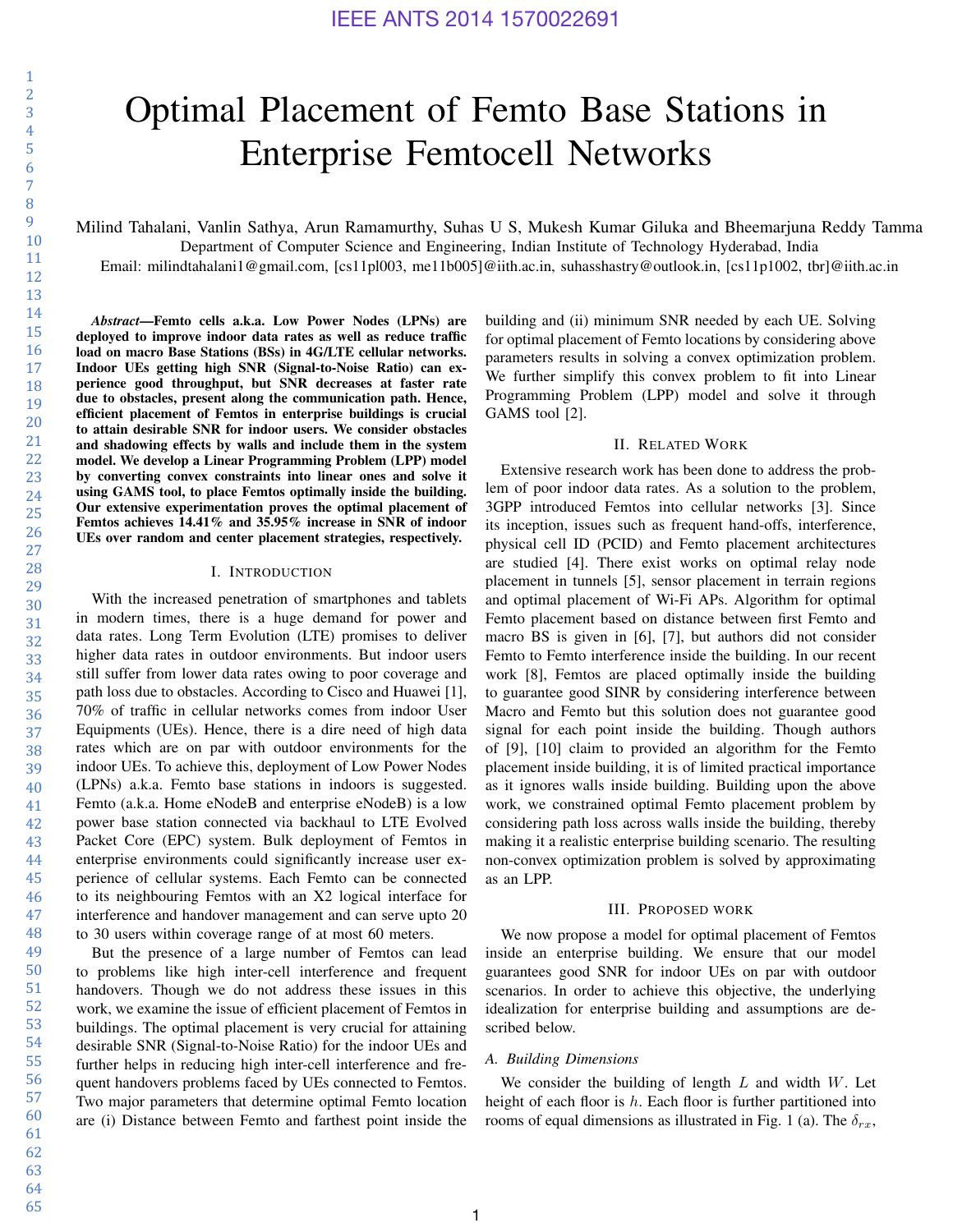$\delta_{ru}$  are the length and width of each room, respectively. Each room is numbered as  $\rho_{zxy}$  and the numbering is explained in [Appendix A]. We assume that  $F$  Femtos are sufficient to cover the entire building and also we assume Femtos are to be placed on the ceiling of floors.  $\rho_f$  denotes the room number of  $f<sup>th</sup>$  Femto. We further divide each room into sub-regions as shown in Fig. 1 (b). The imaginary dotted sub-regions are formed for ease of calculations. The length and width of subregion are denoted by  $\delta_x$  and  $\delta_y$ , respectively. Each sub-region is referenced using indices  $i, j$  and  $k$  along  $x, y$  and  $z$  axes, respectively. The numbering of these sub-regions is explained in [Appendix B].

## *B. System Model and Assumptions*

- 1) No cross-tier and co-tier interference, *i.e*, interference between Macro BSs and Femtos and among Femtos is ignored. We assume that joint resource allocation schemes proposed in the literature can be applied for avoiding co-tier and cross-tier interference.
- 2) Height of each floor is constant.
- 3) Length and width of each room is constant.
- 4) Length and width of each sub-region is constant.
- 5)  $h_m$  is average height of an UE on each floor.



Fig. 1. (a) Top view of a floor in the building. (b) Top view of sub-regions in the building.

## *C. Formulation of Mathematical Model*

Distance from Femto  $F_f$  having coordinates  $x_f$ ,  $y_f$  and  $z_f$ to the farthest point in sub-region  $(i, j, k)$  is given by  $d_{ijk}^{(f)}$ ijk (from reference [10], Fig 2).

$$
d_{ijk}^{(f)^2} = (|x_f - (i - \frac{1}{2})\delta_x| + \frac{1}{2}\delta_x)^2
$$
  
+ 
$$
(|y_f - (j - \frac{1}{2})\delta_y| + \frac{1}{2}\delta_y)^2 + ((z_f - k + 1)h - h_m)^2
$$

$$
(1)
$$

For a Femto to efficiently service all UEs in a sub-region, the SNR at the farthest point of the sub-region must be higher than threshold SNR,  $\gamma_{min}$ . Since SNR decreases with increasing distance from Femto, every point in the sub-region should receive SNR greater than  $\gamma_{min}$ .  $\gamma_{ijk}$  is the SNR inside the region ijk and  $\gamma_{ijk}$  for a sub-region  $(i, j, k)$  is given by

$$
\gamma_{ijk} = \frac{P_F}{L_{r_{ref}} \left(\frac{d_{ijk}}{r_{ref}}\right)^{\alpha} P_N}
$$
\n(2)

Here  $P_F$  is the transmit power of Femto,  $P_N$  is noise power,  $L_{r_{ref}}$  is loss at the reference distance  $r_{ref}$  in linear scale and  $\alpha$  is path-loss exponent. SNR in dB scale is given by

$$
\gamma_{ijk}^* = P_F^* - L_{r_{ref}}^* - 10\alpha \log_{10}(\frac{d_{ijk}}{r_{ref}}) - P_N^*
$$

where,  $\gamma_{ijk}^*$ ,  $P_F^*$ ,  $P_N^*$ ,  $L_{r_{ref}}^*$  are in dB scale. Considering attenuation factors for SNR, the total attenuation is given by

$$
L_{TAF}^* = L_{FAF}^* + L_{WAF}^* \tag{3}
$$

where,  $L_{TAF}^{*}$  is total attenuation factor and  $L_{FAF}^{*}$  and  $L^*_{WAF}$  is losses due to floor attenuation factor and wall Attenuation factor. SNR in  $dB$  scale considering wall losses is given by respectively.

$$
\gamma_{ijk}^* = P_F^* - L_{r_{ref}}^* - 10\alpha \log_{10}(\frac{d_{ijk}}{r_{ref}}) - P_N^* - L_{TAF}^* \quad (4)
$$

Let  $F(\rho)$  be the function such that,

$$
F(\rho) = \begin{cases} K_0 = \frac{C_0 P_n L_{r_{ref}}}{P_F r_{ref}^{\alpha}}, & \text{if } \rho_f \neq \rho_{ijk} \\ K_1 = \frac{C_1 P_n L_{r_{ref}}}{P_F r_{ref}^{\alpha}}, & \text{if } \rho_f = \rho_{ijk} \end{cases}
$$
(5)

Here  $C_0$  and  $C_1$  are the constants depending on the environment. Let

$$
\gamma'_{ijk} = \frac{1}{\gamma_{ijk}}\tag{6}
$$

where  $\gamma'_{ijk}$  is a notation used for reciprocal of  $\gamma_{ijk}$ .  $\gamma_{min}$  is the minimum value of SNR and its reciprocal is  $\gamma'_{min}$ .

$$
\gamma'_{min} = \frac{1}{\gamma_{min}}\tag{7}
$$

Then (2) becomes from (8) [reference [10]].

$$
(r_{ijk})^{\alpha} F(\rho) \Delta^{\rho_f \sim \rho_{ijk}} - \gamma'_{ijk} = 0 \tag{8}
$$

Here  $\Delta$  is a constant depending on the environment and  $\rho_f \sim$  $\rho_{ijk}$  calculation is explained in [Appendix C]. SNR received in any sub-region should be greater than minimum threshold SNR. Thus

$$
\gamma'_{ijk} \le \gamma'_{min} \tag{9}
$$

Let  $p_{ijk}$  be the UE occupant probability in the sub-region  $(i, j, k)$ , then placement of Femtos should be in such a way that product of  $p_{ijk}\gamma_{ijk}$  should be maximum for all sub-regions. Accordingly product  $p_{ijk}\gamma'_{ijk}$  should be minimum. Hence, our objective is to minimize

$$
Z = \sum_{ijk} p_{ijk} \gamma'_{ijk}
$$
 subject to (1), (8) and (9).

But Eqns (1) and (8) are non-convex equations which cannot be solved by any available tools. Hence these equations are first converted to convex equations and then to linear equations.

#### *D. Femto placement constraints*

Let  $\lambda_{f\rho}$  be the binary variable which is 1 if  $f^{th}$  Femto is in room  $\rho$ , 0 otherwise.  $z_f$  co-ordinate of a Femto  $F_f$  is an integer indicating Femto's residing floor number.

$$
z_f = \sum_{\rho_{z=1}}^{N} \rho_z \lambda_{f\rho} \tag{10}
$$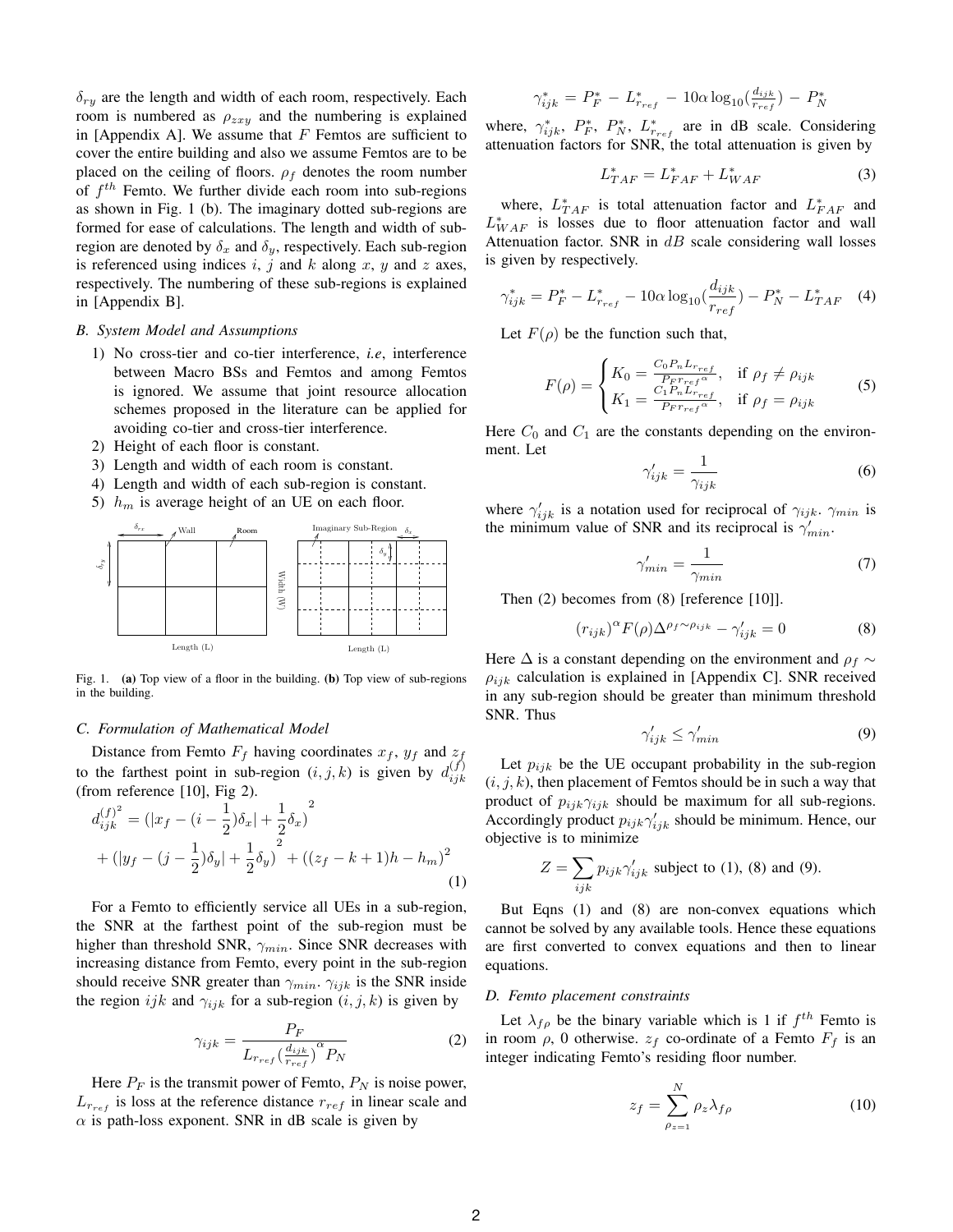where  $N$  is the number of rooms taken individually in every axis. The  $x$  and  $y$  coordinates of Femto are bound within the limits as shown in Fig. 2. Let us assume that  $f^{th}$  Femto is residing in room with number  $\rho_{zxy}$ . The x co-ordinate of the Femto should have the value greater than the left wall and less than right wall as shown in Fig. 2.



Fig. 2. Upper and lower bounds for  $x_f$  and  $y_f$ 

$$
x_f \ge \sum_{\rho_{x=1}}^N (\rho_x - 1) \delta_{rx} \lambda_{f\rho} \tag{11}
$$

$$
x_f \le \sum_{\rho_{x=1}}^N \rho_x \delta_{rx} \lambda_{f\rho} \tag{12}
$$

Similarly, the  $y$  co-ordinate of the Femto should have the value greater than the lower wall and less than upper wall as shown in Fig. 2.  $\mathbf{v}$ 

$$
y_f \ge \sum_{\rho_{y=1}}^N (\rho_y - 1) \delta_{ry} \lambda_{f\rho} \tag{13}
$$

$$
y_f \le \sum_{\rho_{y=1}}^N \rho_y \delta_{ry} \lambda_{f\rho} \tag{14}
$$

Let  $\pi_{ijk}(f)$  be the binary variable, which is 1 if  $f^{th}$  Femto is servicing sub-region  $(i, j, k)$  and 0 otherwise. We assume that a sub-region is serviced only by a single Femto which results in

$$
\sum_{f=1}^{F} \pi_{ijk}(f) = 1
$$
 (15)

## *E. Linearization of Eqn (1)*

Let

$$
R_{ijk}(f) = (d_{ijk}(f))^{2}
$$
 (16)

$$
X_{fi} = |x_f - (i - \frac{1}{2}\delta_x)|
$$
 (17)

$$
Y_{fj} = |y_f - (j - \frac{1}{2}\delta_y)|
$$
 (18)

Equality can be converted into certain inequalities without loss of generality ( [10], Lemma 2). Hence Eqn (1) becomes

$$
(X_{fi} + \frac{1}{2}\delta_x)^2 + (Y_{fj} + \frac{1}{2}\delta_y)^2 + (hz_f - ((k-1)h + h_m))^2 - R_{ijk}(f) \le 0
$$
 (19)

Eqns (17) and (18) are expanded as,

$$
x_f - X_{fi} \le (i - \frac{1}{2})\delta_x \tag{20}
$$

$$
x_f + X_{fi} \ge (i - \frac{1}{2})\delta_x \tag{21}
$$

$$
y_f - Y_{fj} \le (j - \frac{1}{2})\delta_y \tag{22}
$$

$$
y_f + Y_{fj} \ge (j - \frac{1}{2})\delta_y \tag{23}
$$

Let,

 $X_{fi}^{2} = B_{fi}$  $Y_{fj}^{2} = D_{fj}$  $z_f{}^2 = E_f$ 

The above equations can be written as ( [10], Lemma 2)

$$
X_{fi}^2 - B_{fi} \le 0\tag{24}
$$

$$
Y_{fj}^2 - D_{fj} \le 0\tag{25}
$$

$$
z_f^2 - E_f \le 0\tag{26}
$$

Then, Eqn (19) becomes,

$$
B_{fi} + D_{fj} + h^2 E_f + \delta_x X_{fi} + \delta_y Y_{fj} - 2h((k-1)h + h_m)z_f
$$
  
-  $R_{ijk}(f) \le -\frac{1}{4}\delta_x^2 - \frac{1}{4}\delta_y^2 - ((k-1)h + h_m)^2$  (27)

Eqns (24), (25) and (26) are convex constraints which are converted into linear constraints by applying PLAP (Piecewise Linear Approximation) and leading to the deduction of the following equations,

$$
\sum_{S=1}^{S_X} w_1^{(X)}(X_S)^2 \le B, \sum_{S=1}^{S_X} w_1^{(X)}(X_S) = X, \sum_{S=1}^{S_X} w_1^{(X)} = 1
$$
\n
$$
S_Y \qquad S_Y \qquad S_Y \qquad S_Y \qquad (28)
$$

$$
\sum_{S=1}^{S_Y} w_2^{(Y)}(Y_S)^2 \le D, \sum_{S=1}^{S_Y} w_2^{(Y)}(Y_S) = Y, \sum_{S=1}^{S_Y} w_2^{(Y)} = 1
$$
\n
$$
S_Z
$$
\n(29)

$$
\sum_{S=1}^{S_Z} w_3^{(Z)}(Z_S)^2 \le E, \sum_{S=1}^{S_Z} w_3^{(Z)}(Z_S) = Z, \sum_{S=1}^{S_Z} w_3^{(Z)} = 1
$$
\n(30)

where,  $w_1(x)$ ,  $w_2(y)$  and  $w_3(z)$  are the positive weights between 0 and 1. The  $X_S$ ,  $Y_S$  and  $Z_S$  are the S pieces in their respective domains.

## *F. Linearization of Eqn* (8)

Let,

$$
\nu_{ijk}(f) = (R_{ijk}(f))^{\frac{\alpha}{2}} \tag{31}
$$

and it can be written as with the aid of (from reference [10] Lemma 2) as,

$$
\nu_{ijk}(f) \ge \left(R_{ijk}(f)\right)^{\frac{\alpha}{2}}\tag{32}
$$

Let, 
$$
g_{ijk}^{(f\rho)} = \nu_{ijk}^{(f)} \lambda_{f\rho}
$$
 (33)

Then Eqn (8) can be written as

$$
K_1 \sum_{\rho,\rho \neq \rho_f}^{N} ((\Delta^{\rho \sim \rho_f}) g_{ijk}^{(f\rho)}) + K_0 g_{ijk}^{(f\rho)}
$$

$$
- (1 - \pi_{ijk}^{(f)}) \Gamma_{ijk}^{(f)} - \gamma'_{ijk} \leq 0 \quad (34)
$$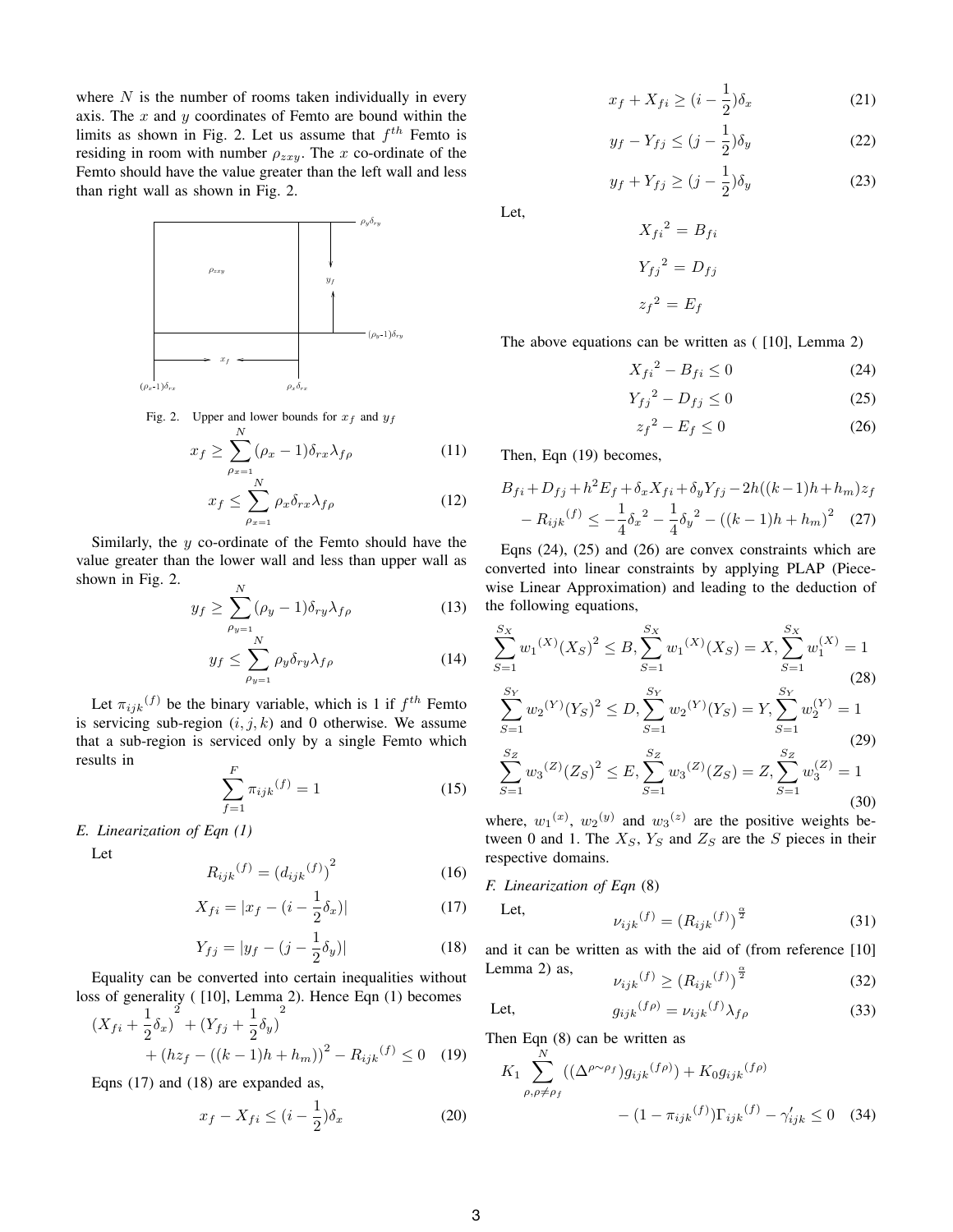Where  $\Gamma_{ijk}^{(f)}$  is the upper bound of  $\gamma'_{ijk}$ . Bilinear equation (33) holds within the bound  $0 \le \nu_{ijk}(f) \le \bar{\nu}_{ijk}^{(f)}$  if and only if (from reference [10])

$$
g_{ijk}(f\rho) \ge 0 \tag{35}
$$

$$
g_{ijk}^{(f\rho)} - \bar{\nu}_{ijk}^{(f)} \le 0 \tag{36}
$$

$$
\sum_{\rho} g_{ijk}{}^{(f\rho)} - \nu_{ijk}{}^{(f)} = 0 \tag{37}
$$

Eqn (32) is a convex constraint and is linearized by PLAP. Hence, we obain

$$
\sum_{S=1}^{S_R} w_s (R_S)^{\frac{\alpha}{2}} - \nu \le 0, \sum_{S=1}^{S_R} w_s (R_S) = R, \sum_{S=1}^{S_R} w_s = 1 \quad (38)
$$

where,  $w_s$  the positive weights between 0 and 1.  $R_s$  is S pieces values in its domain.

IV. LPP MODEL AND SOLUTION

$$
Min.Z = \sum_{ijk} p_{ijk} \gamma'_{ijk}
$$
 s.t.

a) Femto placement constraints:  $Eqns(9)$ , (10), (11), (12), (13), (14), (15) b) Linear equations equivalent to (1) :  $Eqns(20), (21), (22), (26), (27), (28), (29), (30)$ c) Linear equations equivalent to (8) : Eqns(34), (35), (36), (37), (38)

The Mixed Integer Linear Program (MILP) is solved with the application of GAMS/CPLEX solver [2]. The MILP algorithm which is used for solving the problem is actually an implementation of a branch-and-bound search with modern algorithmic features such as cuts and heuristics. In this paper, we need to solve a relatively large MILP with equations and variables. The MILP optimizer solves large and numerically difficult MILP models with features including settable priorities on integer variables, choice of different branching, and node selection strategies. Thus MILP Optimizer of GAMS/CPLEX ideally solves the MILP problem as shown in Algorithm 1.

This will enhance the algorithm by reducing the time complexity which is  $O(K^*(\sum^n$  $i=0$  $2^h - g(NC)$ )) where  $g(NC)$ denotes the reduction in branches from cuts in searching for optimal solution. h

$$
g(NC) = \sum_{j=0}^{NC} A_j(h_j) \text{ where } A_j(h_j) = \sum_{k=0}^{h-h_j} 2^k, NC \text{ is}
$$

number of cuts,  $h$  is height of the binary tree which has to be solved to get the final solution for MILP problem,  $h_j$  is the height of the  $A_j$  element where the branch is cut off and K is the time for solving one single sub-problem of the branch and cut MILP problems. Here,  $h = O(\min(\log(M)))$  where, M represents the minimum required number of Femtos to ensure coverage. The algorithm basically performs a bisection search on M and repeats the Branch and Cut procedure until problem becomes feasible.

# Algorithm 1 : Solution Procedure

## Initialization

Step A *: Let the initial problem list contain only the original problem, denoted by L. L refers to the constraints (a), (b) and (c) in the LPP Model and Solution*.

Step B *:Let the initial input be*  $X^* = \text{null}$  and objective *function value*  $Z^* = -\infty$ 

Step C *: While the list L is not empty*

- 1) Select and remove a problem from L.
- 2) Solve the relaxation of the problem.
- 3) If the solution is infeasible, go back to  $Step C$ . Otherwise denote the solution by  $X$  with objective value Z.
- 4) If  $Z > Z^*$  and X is integer, set  $Z^* = Z$  and  $X^* = X$ go back to  $Step C$ .
- 5) If  $Z \leq Z^*$ , go back to  $Step C.1$ .
- 6) If desired, search for cutting planes that are violated by  $X$ . It's important to note that these cuts are added by MILP optimizer heuristically depending on the particular MILP. If any are found, add them to the solution and return to (*Step C* .2).
- 7) Branch to partition the problem into new problems with restricted feasible regions. Add these problems to L and go back to Step C.1.

Step D *Return*

## V. EXPERIMENTAL SETUP IN MATLAB AND PERFORMANCE RESULTS

To represent an enterprise scenario, we have simulated in a two-storied building of dimensions (120m  $\times$  80m  $\times$  12m), with six rooms of dimensions (40m  $\times$  40m  $\times$  6m) in each floor. Further each room is divided into 4 virtual sub-regions of dimensions (20m  $\times$  20m  $\times$  6m) as illustrated in Fig. 3. Assuming UEs are distributed randomly in each floor, we considered a scenario where UE occupant probabilities in each sub-region are assigned randomly. Fig. 10 shows occupant probabilities of both the floors. We use 4 Femtos for covering the entire building  $(F = 4)$ , guaranteeing a minimum of  $-5dB$  SNR ( $\gamma_{min} = -5$ ) with indoor path loss constant of  $\alpha = 3.5$ . We solved for the optimal placement of Femtos using above model. Table I provides the optimal co-ordinates of each Femto for this scenario.



Fig. 3. Building Layout.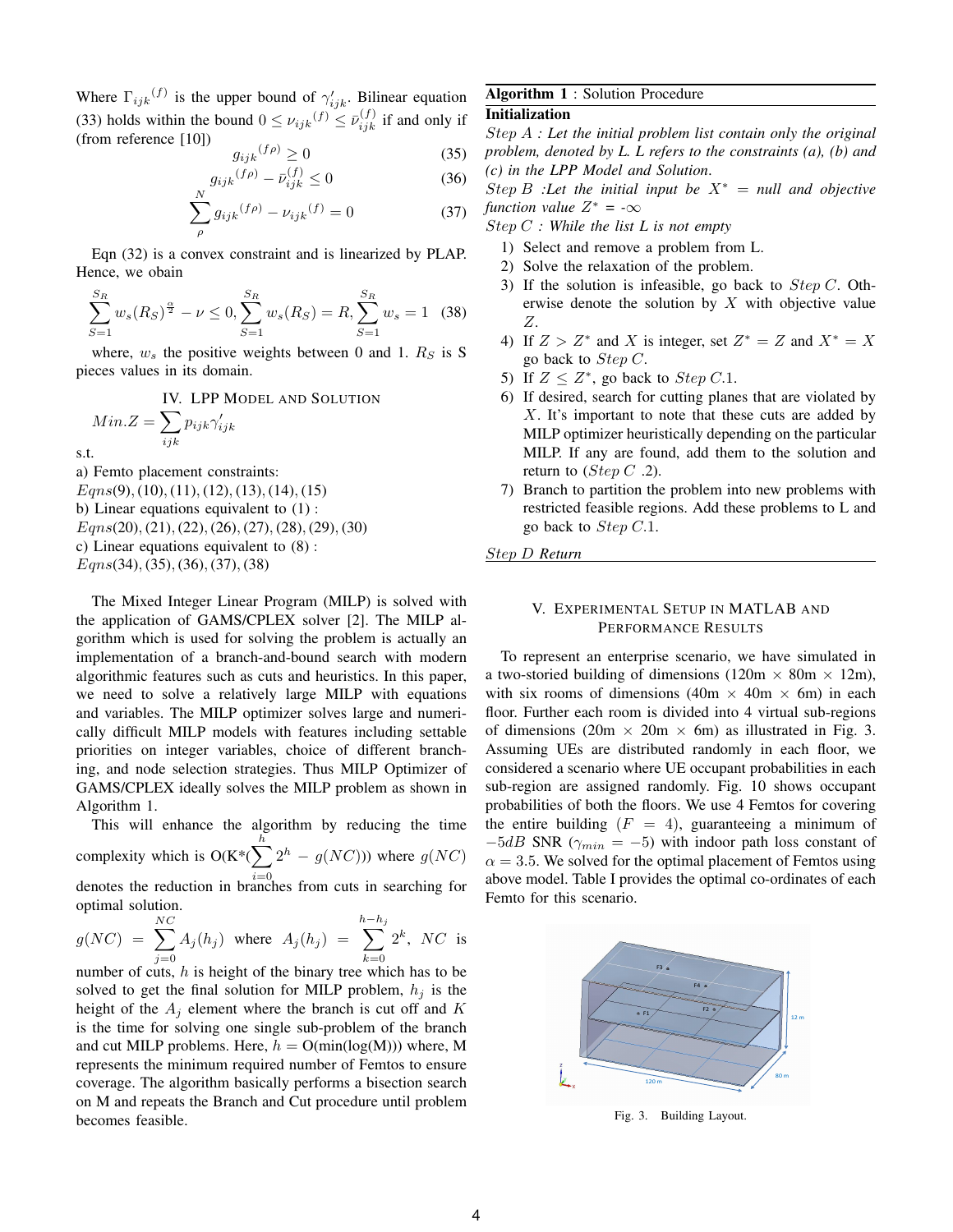

TABLE I

|                   |       | <b>OPTIMAL FEMTO CO-ORDINATES FOR OCCUPANT PROBABILITY</b> |  |
|-------------------|-------|------------------------------------------------------------|--|
| <b>Femo</b> $x_m$ | $y_m$ | $z_m$ (floor)                                              |  |

| т спіч             | $\iota_m$ | $_{\rm ym}$ | $\omega_m$ (11001) |
|--------------------|-----------|-------------|--------------------|
| $_{F_1}$           | 30.0      | 25.22       |                    |
| $\scriptstyle F_2$ | 76.68     | 59.34       |                    |
| $\scriptstyle F_3$ | 43.32     | 50.0        |                    |
| $\scriptstyle F_4$ | 79.05     | 30.0        |                    |
|                    |           |             |                    |

## *A. Performance evaluation*

To show the optimality of our Femto placement, we compared capacity received by each of UEs by placing Femtos (i) Randomly<sup>1</sup>: Femtos are placed randomly inside the building irrespective of UE occupant probabilities (ii) Center of the building: Placing Femto in the center of each room. Femtos are placed in room number 111, 121, 221, 222. (iii) Optimally: Derived from our proposed algorithm. Fig. 11 shows cumulative density plot of SNR for three placement algorithms. The optimal placement performance is 14.41% and 35.95% better than random and center placement, respectively. The above simulation results indicate that the optimal placement provides a means to determine better SNR compared to random and center placement algorithms of Femtos.

## *B. Simulation Results*

We cross validated performance of our optimal Femto placement model using NS-3 simulator. We extensively tested our placement algorithm even by considering a more practical setup with interference from neighbouring Femtos *i.e.,* with high co-tier interference among Femtos.

In all our experiments, we used an enterprise building model of same dimensions (120m  $\times$  80m  $\times$  6m) as given above. In

<sup>1</sup>Results reported by averaging 5 cases of random co-ordinate placements

Fig. 7. Optimal Placement of Femtos in Floor 2 Fig. 8. Center Placement of Femtos in Floor 2 Fig. 9. Random Placement of Femtos in Floor2



Fig. 10. UE Occupant Probabilities inside the building.





NS-3 simulations, we set transmit power of Femto to 23 dBm with building pathloss model. Fig. 4, Fig. 5 and Fig. 6 show the optimal, center and random placement of Femtos respectively in Floor one. As our method of Femto placement is based on UE occupant probability distribution, the probability of finding the user in low SINR region is less when compared to other schemes. As illustrated in Fig. 4 most of the UEs in Floor 1 are in good visibility to Femto coverage which indicates that our placement is optimal when compare to center and random